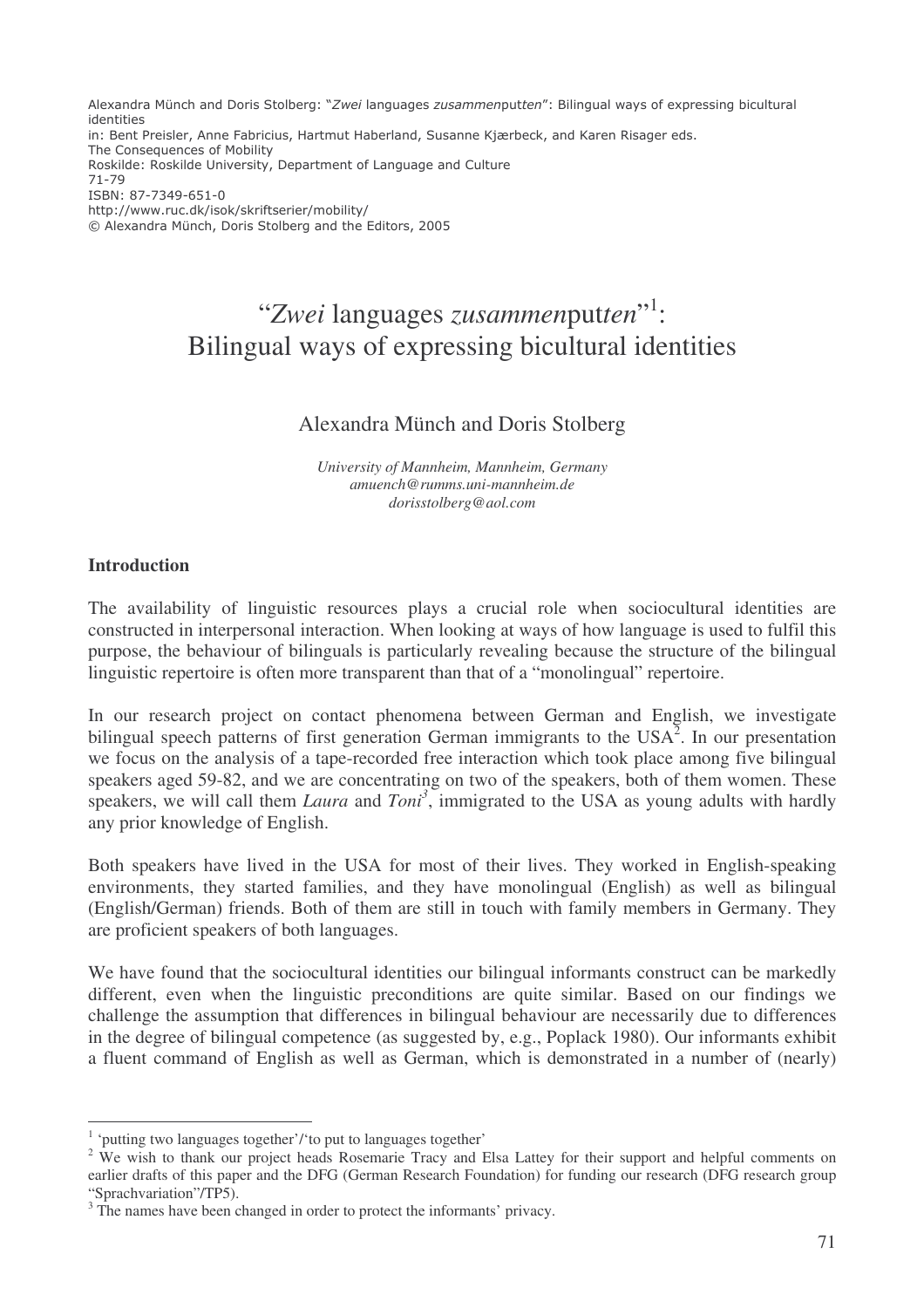monolingual passages in both languages. Nevertheless, their bilingual production differs in several ways from each other with respect to patterns of language mixing.

|                                      | Laura                                                                                      | <b>Toni</b>                                                                |  |
|--------------------------------------|--------------------------------------------------------------------------------------------|----------------------------------------------------------------------------|--|
| place of origin/birth                | $\frac{1}{2}$ Stuttgart (1934)                                                             | <b>Munich</b> (1918)                                                       |  |
| Germany (year of birth)              |                                                                                            |                                                                            |  |
| year of immigration to the $ 1954 $  |                                                                                            | 1936                                                                       |  |
| <b>USA</b>                           |                                                                                            |                                                                            |  |
| context of immigration               | following her American husband<br>with parents $&$ younger sister                          |                                                                            |  |
| age at time of immigration           | 20                                                                                         | 18                                                                         |  |
| places lived in (USA)                | New York State, Florida                                                                    | New York State, Florida                                                    |  |
| exposure to English<br>$\frac{1}{2}$ | private language school (British English,                                                  | at school (approx. 1 year)                                                 |  |
| Germany                              | less than half a year); personal letters                                                   |                                                                            |  |
|                                      | from the USA, dictionary                                                                   |                                                                            |  |
| acquisition of English in            | living environment, (first) husband $\&$ his $\vert$ at work, living environment, later TV |                                                                            |  |
| the USA                              | family, TV                                                                                 |                                                                            |  |
| total exposure to English in         | 46 years                                                                                   | 64 years                                                                   |  |
| years <sup>4</sup>                   |                                                                                            |                                                                            |  |
| actively used varieties              |                                                                                            | Stuttgart Swabian, Standard German, Munich Bavarian, Standard German,      |  |
|                                      | Bavarian influence;                                                                        | Northern German influence;                                                 |  |
|                                      | English (standard/colloquial)                                                              | English (standard/colloquial)                                              |  |
| of/with<br>language(s)               | the English (with first husband); German                                                   | German/mixed                                                               |  |
| partner(s)                           | (with second husband)                                                                      | married twice; both husbands from                                          |  |
|                                      |                                                                                            | married twice; first husband (Italo-) Northern Germany (Bremerhaven area); |  |
|                                      | American, second husband<br>German                                                         | widowed                                                                    |  |
|                                      | (from Munich); widowed                                                                     |                                                                            |  |
| with<br>language(s)                  | their English only with children (one daughter little                                      | German/mostly<br>English<br>with                                           |  |
| children                             | knows some German from visits to                                                           | daughter; English only with son-in-law,                                    |  |
|                                      | Germany)                                                                                   | granddaughters etc.                                                        |  |

*Figure 1: Biographical and sociolinguistic background (Laura/Toni)*

Despite their similarities, particularly with regard to their age and manner of learning English and the considerable length of exposure (shaded areas in the table), the two informants show noticeably different profiles in their linguistic behaviour – not so much in the total amount of English or German they use but in the way they arrange their linguistic resources. Laura puts her emphasis on the *separation* of her linguistic resources, demonstrating that being German and being American are two different aspects of her life. Toni, on the other hand, with a strong tendency to mix English and German, constructs an *integrated* German-American identity (cf. Lattey/Tracy, in press).

# **2. The overall profiles: Language preferences in changing contexts**

We receive a first impression of the individual speakers' profiles when we look at the proportion of English and German used by them during the recorded interaction. A word count showed that Laura produces close to 70 % German items, and only 30 % of her linguistic production is in English. She uses only very few ambiguous lexical items. For Toni, a little more than half of her linguistic production is in German (about 55 %) and about 42 % in English (ca. 3 % blends or ambiguous items, such as 'ja'/'yeah').

# *Language choice as an adjustment to linguistic context*

We found that Laura and Toni differ in their language choices in relation to the linguistic input, i.e. in relation to the language of the previous utterance (turn). There is a noticeable difference in their matching of the (preceding) linguistic context. This is illustrated in Figures 2 (Laura) and 3 (Toni).

<sup>&</sup>lt;sup>4</sup> at the time of the recording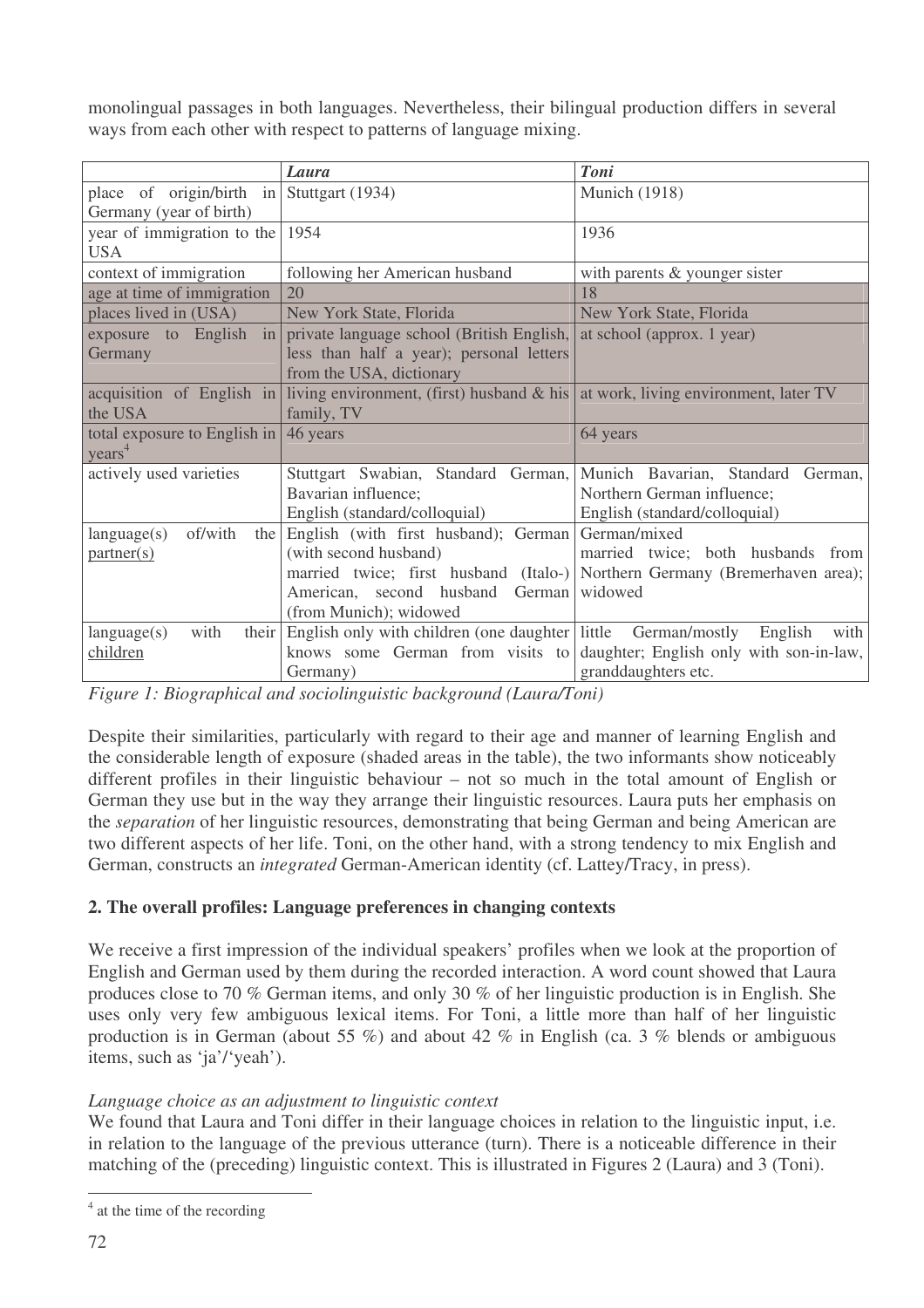

*Figure 2: Linguistic adjustment to previous turns/Laura*



*Figure 3: Linguistic adjustment to previous turns/Toni*

While both speakers prefer German after German turns and English after English turns, there are two major differences between Laura and Toni:

• Laura prefers German after mixed turns, while Toni prefers English after mixed turns. Thus, Laura appears to consider mixed utterances as part of German discourse, while Toni prefers to consider mixed utterances as part of English discourse. Mixed turns offer a choice to the speakers regarding the language they prefer. Therefore, mixed contexts reveal the divergent individual preferences of the speakers most clearly.

• With respect to German, Laura adjusts her language choice more often to the language of previous utterances than Toni does. After a German turn, Laura mainly uses German and very rarely English. Toni does not differentiate as strictly between the different linguistic contexts.

# **2. Individual speakers' profiles: Details**

### *Patterns of language mixing: amount and types of mixing*

### *Amount of mixing*

Individual mixing patterns become discernible in the language choice of the clauses our informants produced. (We considered all complete clauses Laura and Toni produced during the recording.) As Figure 4 illustrates, both speakers produce more German clauses than mixed or English clauses, but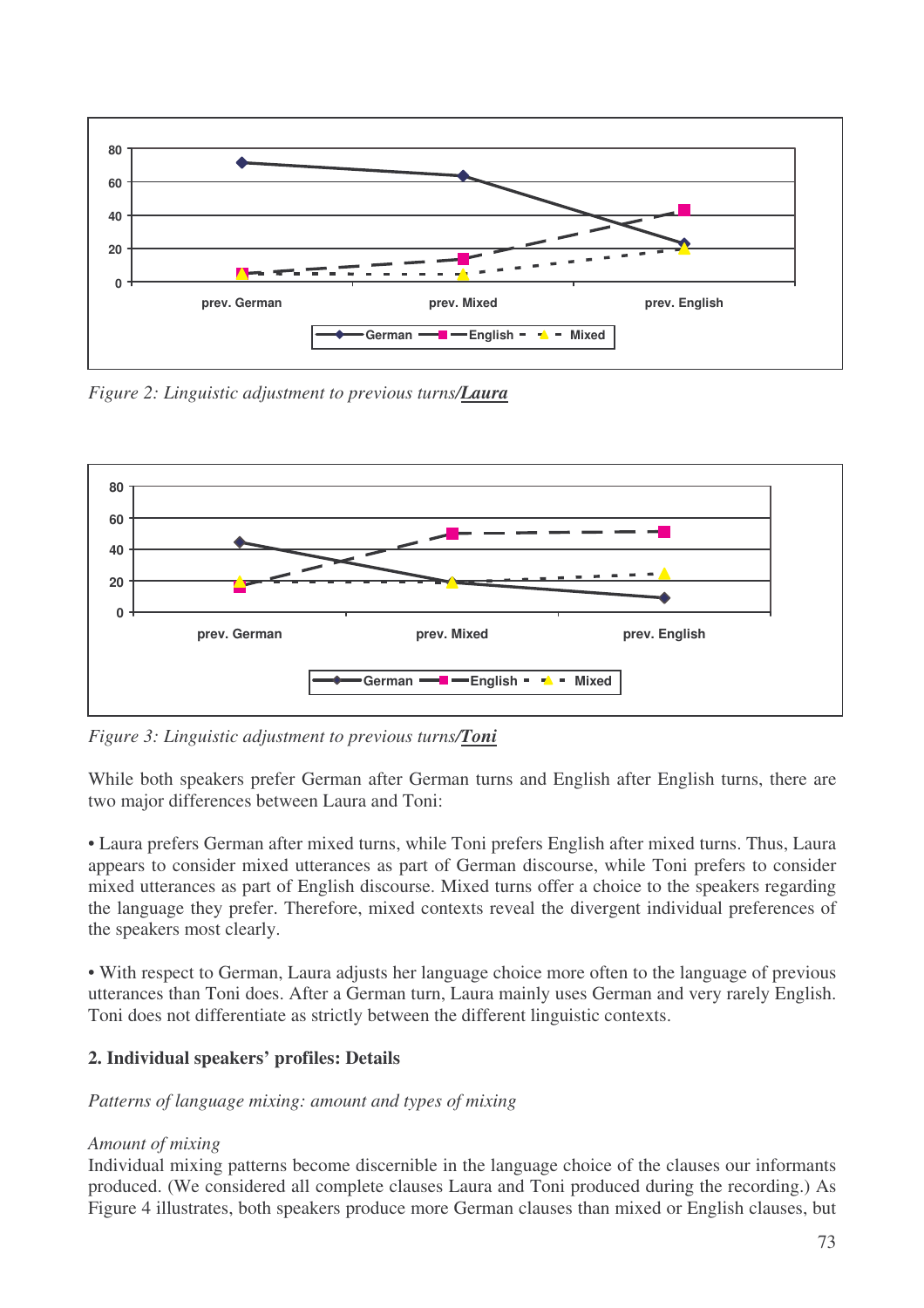the distribution of the three clause types is different for each speaker. (Note that this representation refers to *intra*sentential mixing only.)



#### *Figure 4: Speakers' clauses by language (in relative percentages) (Laura: n = 390/Toni: n = 877)*

Laura produces more purely German clauses than Toni does, and all *un*mixed clauses together constitute over 90% of her overall production. Her profile is marked by a strong preference to separate German and English in bilingual interaction.

Toni's profile is marked by a relatively more balanced use of all three clause types (German/English/mixed). The proportion of mixed clauses is noticeably higher than in Laura's production. Toni's readiness to mix German and English is a recurrent feature of her bilingual profile also in other recordings.

# *Types of mixing*

# *Blends 5 and Crossover 6*

Laura's speech in general is characterized by a pronounced separation of her languages. This is reflected in the types of mixing we find in her data. Blends (mixing on the word level) and crossover phenomena, i.e. intense forms of mixing, are extremely rare. There is only one instance where Laura creates blended forms. She is fully aware of it, it is done on purpose and in reaction to a blend coined by another interlocutor – in order to point out politely that this is not what she considers to be "proper language":

| (1) |  | LK: Teacherin? Gibt's sowas, e teacherin? [LAUGHS] |                                           |                    |  |
|-----|--|----------------------------------------------------|-------------------------------------------|--------------------|--|
|     |  |                                                    | -FEMALE? Does that exist, a<br>$-FEMALE?$ |                    |  |
|     |  | Zwei <i>languages</i> zusammenputten!              |                                           |                    |  |
|     |  | two                                                | together-                                 | -INFIN             |  |
|     |  |                                                    |                                           | (TELMA-1, 341-344) |  |

Laura's reaction and her own blend show that she "knows how to do blends", i.e. the absence of this type of mixing phenomena from her data is a matter of choice and not of lack of ability.

Toni's utterances stand out in that she intensely mixes elements from English and German (Standard German and Bavarian German) on all linguistic levels. We find blends on the word level as well as crossover phenomena such as German words with English structure, for example:

(2) TG: Ich wollt eigent-lich noch gar <u>nicht</u> einen, [instead of Gm. <u>keinen</u> *none*] I wanted actually not yet one

<sup>&</sup>lt;sup>5</sup> *Blend*: one lexical item combining morphological and/or phonological material from more than one language (mixing on word level)

<sup>&</sup>lt;sup>6</sup> Crossover in the context of language mixing is defined as the combination of lexical material from one language with a syntactic structure from the other language (Tracy / Lattey in pr.).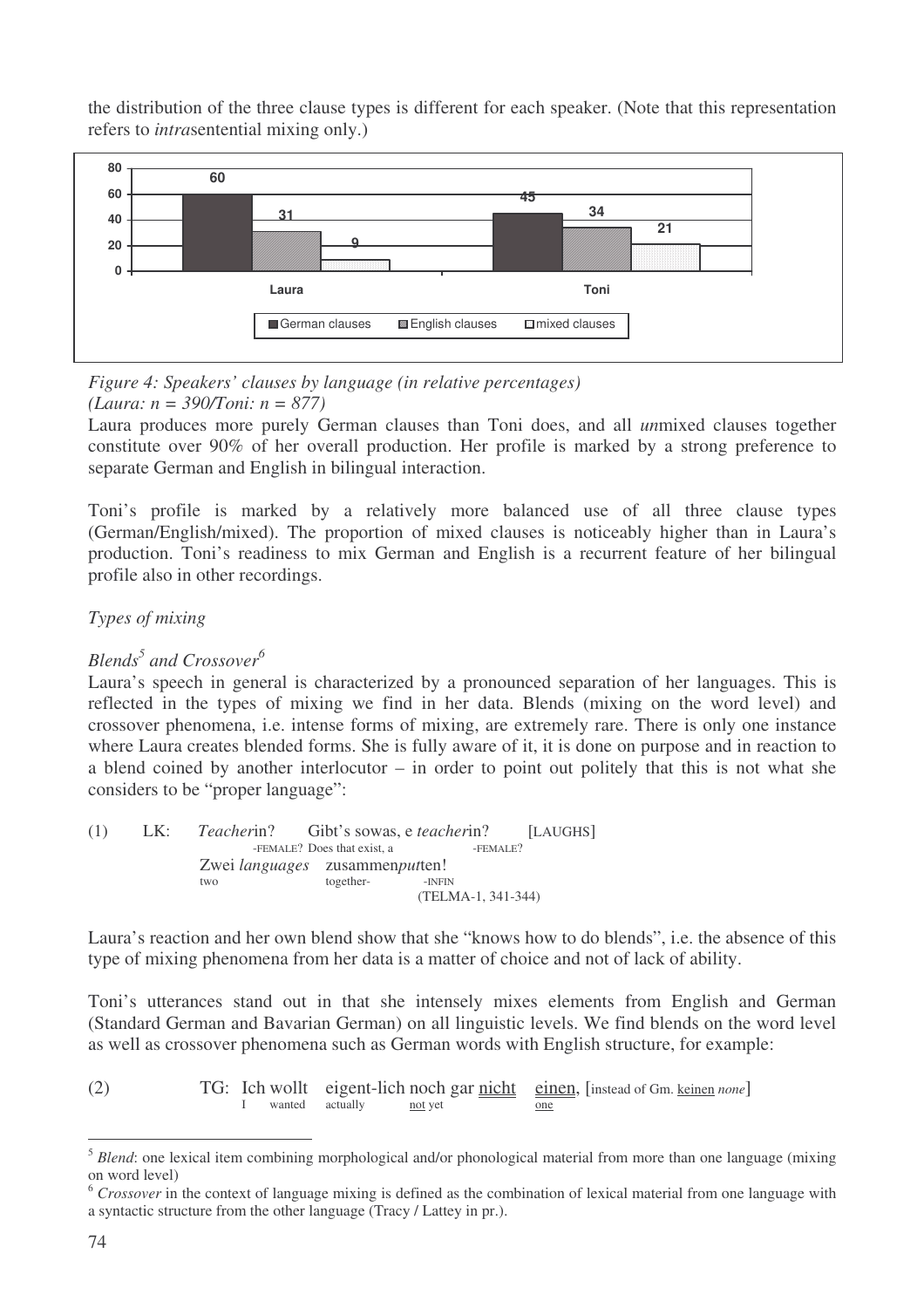*I wanned to wait until they were/ be a little more refined but-ähm,*[…]

(TELMA-1, 707-709)

In the analyzed recording, Toni's mixed utterances follow German, English and mixed previous turns by other informants equally (see Figure 3 above), which shows that she feels very comfortable with mixing. Besides these mixed utterances we also find stretches that are monolingual German or English.

### *Insertional and Alternational Mixing*

Based on Muysken (2000), we count as instances of insertional mixing clauses in which words or single consitutents from language A are inserted into a language-B environment. Insertional mixing always refers to intrasentential mixing.

Alternational mixing (Muysken 2000) is understood to refer to cases in which the mixed material consists of more than one element but does not form a constituent; cases in which the mixed material occurs at a clause boundary (these are ambiguous if the mixed material is one word or one constituent); and all cases of intersentential mixing.

For Laura, the large majority of her mixed clauses are unambiguous cases of insertional mixing, mainly with one-word insertions, for example:

(3) LK: Im-e *basement* möcht I net wohnen. I would not like to live (TELMA-1, 1431)

(4) LK: [...]wenn i Birnen ess den ganzen Tag un-und *escarole* Salat [...] if I pears eat the whole day an-and salad (TELMA-1, 1424)

Only two clauses (out of her 390 clauses) clearly contain alternational mixes, three clauses are ambiguous (insertional/alternational). That is, alternational mixing within clause boundaries is practically non-existent in her data. In Laura's data, alternational mixing is generally restricted to clause and turn boundaries.

In Toni's utterances we find many cases of insertional as well as alternational mixing. Most of the inserted items are noun phrases, discourse markers and tags, which occur very frequently (especially English DMs and tags in English, German or mixed contexts), and sometimes adverbials. She also exhibits functional code-switching to mark asides, for self-corrections and contrasts, and for structuring her discourse, e.g. when presenting quotations. In her alternational mixing she mostly but not always respects clause boundaries.

• insertional and alternational mixing:

(5) TG: […] da war Lichauer's und *all those restaurants*, und *that's where my aunt's bank* war,  $[\ldots]$ there was Lichauer's and [insertion] and [alternation] was (TELMA-1, 716-717)

• alternational mixing:

(6) TG: *She works days now (then) cause she* mog des lieber, na kriegts'net ganz so vui. likes that better, then she gets not quite as much [money]

(TELMA-1, 1499)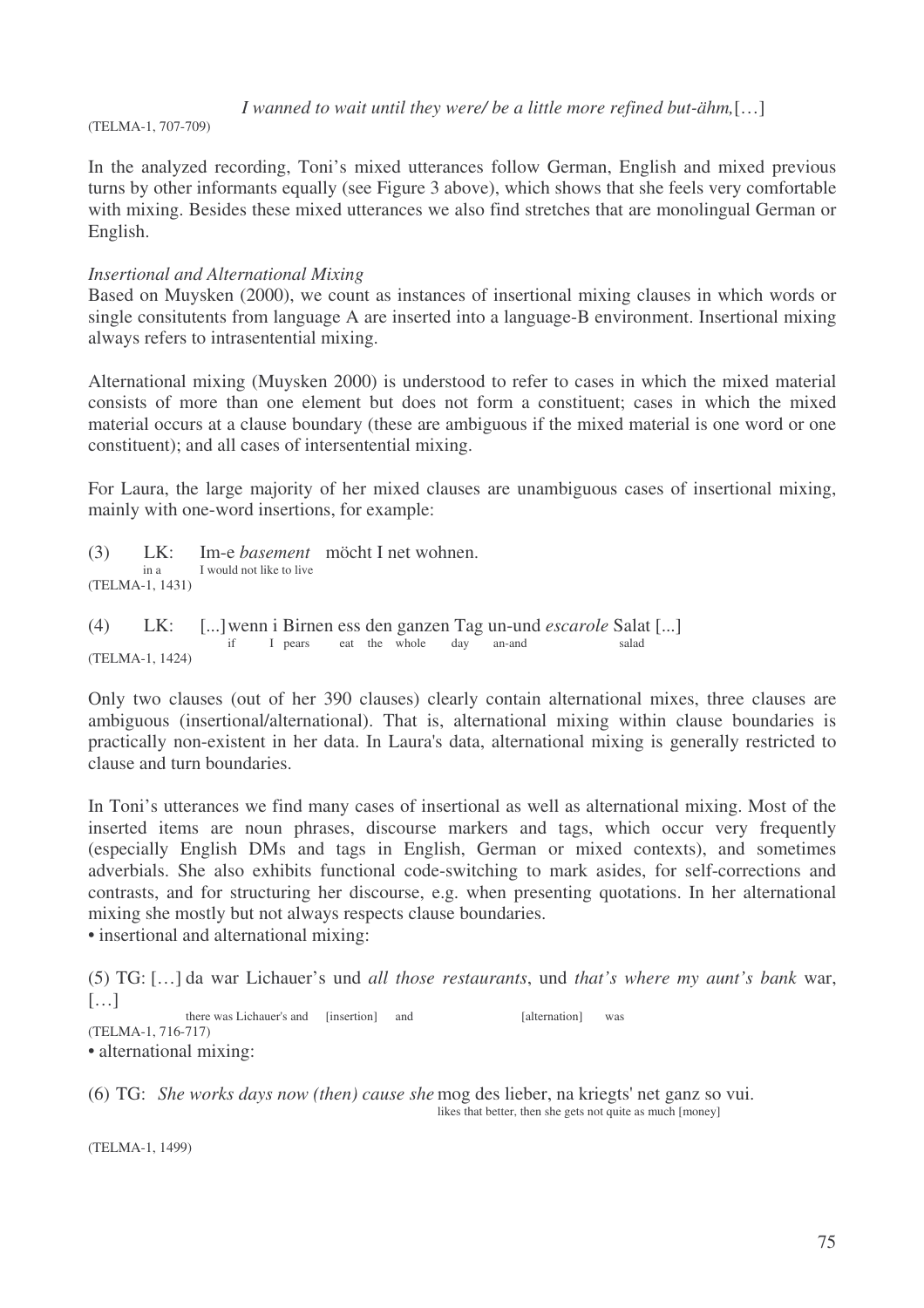### *Stability of profile*

Laura's speech is characterized by long stretches in German (with few insertions of English items) and long stretches in English (with few insertions of German items). Thus, when Laura switches (alternational mixing), she "resets" her language choice almost completely.

We found that Laura keeps her individual mixing profile throughout the group interaction just as she does in one-on-one interactions. The group interaction appears to affect her linguistic choices only in that she uses more English (during some one-on-one interactions, Laura speaks German almost exclusively). Her mixing patterns remain unchanged and reflect a stable individual mixing profile.

Toni, on the other hand, does not separate her languages strictly but uses whatever language fits best what she wants to say in each situation. She does not monitor her language mixing overtly in any restrictive way, and it can be seen from all her recordings (group as well as one-on-one situations) that she feels very comfortable with mixing in bilingual contexts. For this particular recording it can even be said that she has a leading role in that her mixing behaviour leads the conversation into a more "mixed mode" in general.

Toni's mixing behaviour remains stable in all situations, i.e. she keeps to her individual mixing profile, just as Laura keeps to hers.

### *Discourse markers and language choice*

We looked at discourse markers (DMs) in more detail because they sometimes seem to follow their own rules with respect to mixing. We found, for example, long stretches of monolingual German speech, interspersed only with a number of English tags (*you know*, *right*) in several recordings (including the one analyzed here). The question we set out to answer is: Does the distribution of DMs fit in with bilingual speakers' profiles that were identified on the basis of mixing patterns and distributional frequencies in the use of German and English, or do they follow a different pattern? We compared the distribution of 12 English and 16 German (roughly corresponding) items in English and German contexts. Our choice was guided by frequency of occurrence in our data as well as the earlier identification and discussion of most of these DMs by Schiffrin (1987, for English), Fuller (2001, for the bilingual German/English context), and Norrby/Wirdenäs (2003, regarding the expression of discourse identities in Swedish). Included are discourse markers *per se* (e.g., *well*, *you know*), connectors (*but*, *because*, *so*) and modal adverbs and particles (e.g., *actually*, *really*).

(E: you know, right; because, but, so; maybe, just, actually, really; well, I think, I mean.

G: weisst(e), gell, net; weil, aber; also, vielleicht, wahrscheinlich, halt, ja, mal, doch, eigentlich; ich glaube, ich denke, ich meine.)



*Figure 5: Laura / DMs in varying linguistic contexts (in %)*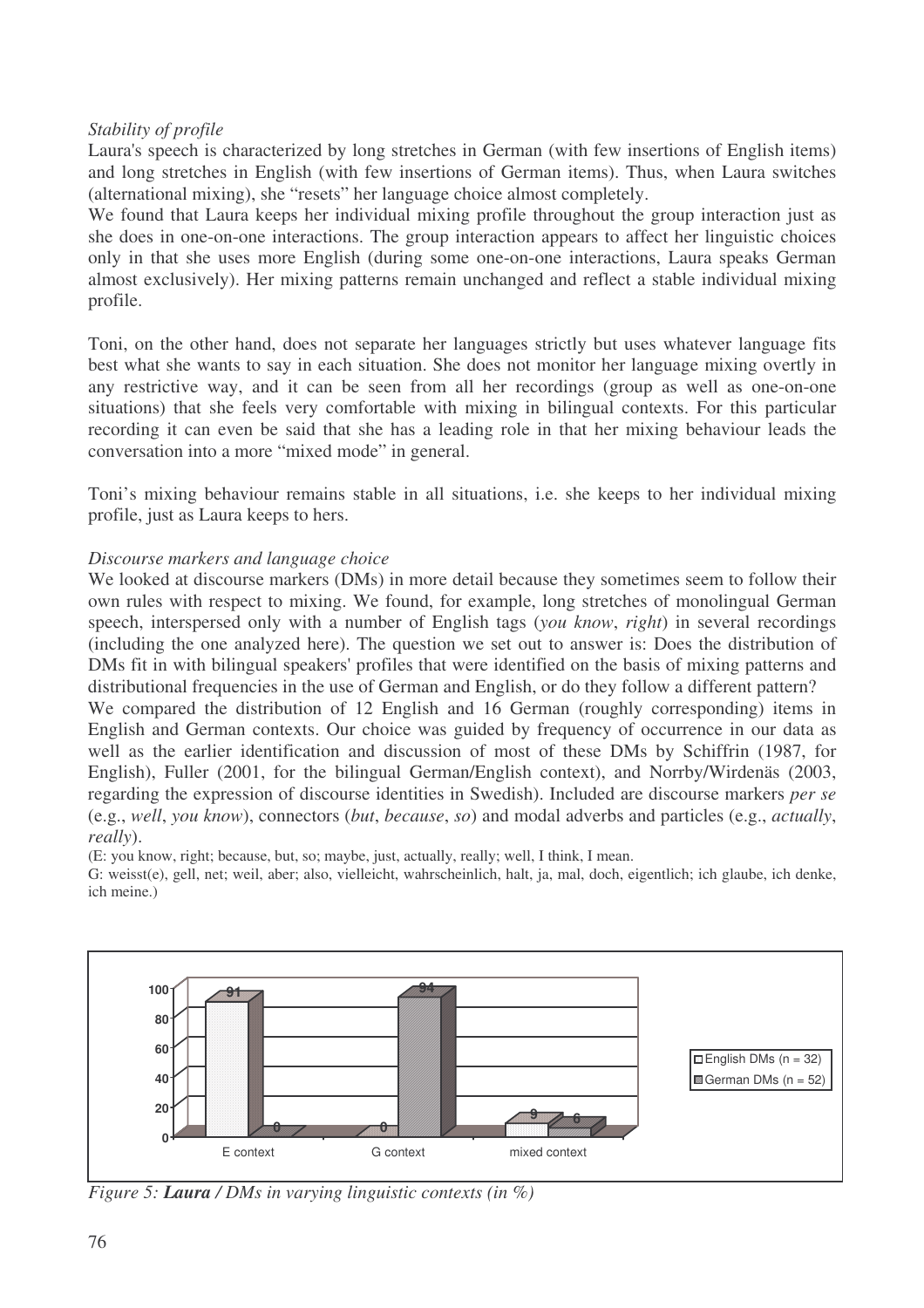

*Figure 6: Toni / DMs in varying linguistic contexts (in %)*

### *Observations*

• Toni uses discourse markers more frequently than Laura does.

• In Laura's utterances, German DMs are more frequent than English ones; for Toni, the opposite is true (i.e., she uses more English DMs).

• Both informants clearly prefer to use discourse markers in linguistically matching environments (i.e., German – German or English – English); however, Toni is more prone to using discourse devices in "non-matching" environments than Laura is; Laura uses no discourse markers in unambiguously non-matching environments.

• Toni more often inserts English DMs in a German context than German DMs in English. In mixed contexts, she uses DMs from both languages equally.

In sum, Laura's use of discourse markers is characterized by a clear separation of the languages: DMs only occur in matching environments. Only mixed contexts allow for some variation.

Toni, in full agreement with other features of her profile, is more open to mixing and certainly does not separate the two languages strictly. Nevertheless, a clear context sensitivity is reflected in her preferred use of DMs that match their language environment.

# **3. Discussion of the findings**

We found that Laura and Toni diverge in the ways in which they make use of their language repertoire and, especially, in the patterns of their language mixing and separation. The table in Figure 7 sums up the main characteristics of their profiles.

|                                                           | Laura                                                                                                    | <b>Toni</b>                                   |
|-----------------------------------------------------------|----------------------------------------------------------------------------------------------------------|-----------------------------------------------|
| adjustment to context                                     | yes, strongly                                                                                            | yes, to a certain degree                      |
| preference in ambiguous German<br>(mixed) context (turns) |                                                                                                          | English                                       |
| blends (word-level mixes)                                 | only three instances<br>(produced on purpose)<br>to<br>express disagreement with<br>this type of mixing) | frequent                                      |
| insertional mixing                                        | insertions rare (intrasentential insertions frequent)<br>mixes in general are rare)                      |                                               |
| alternational mixing                                      | preferred<br>mixing, but<br>(almost)<br>exclusively at clause and turn                                   | over insertional intra- and intersententially |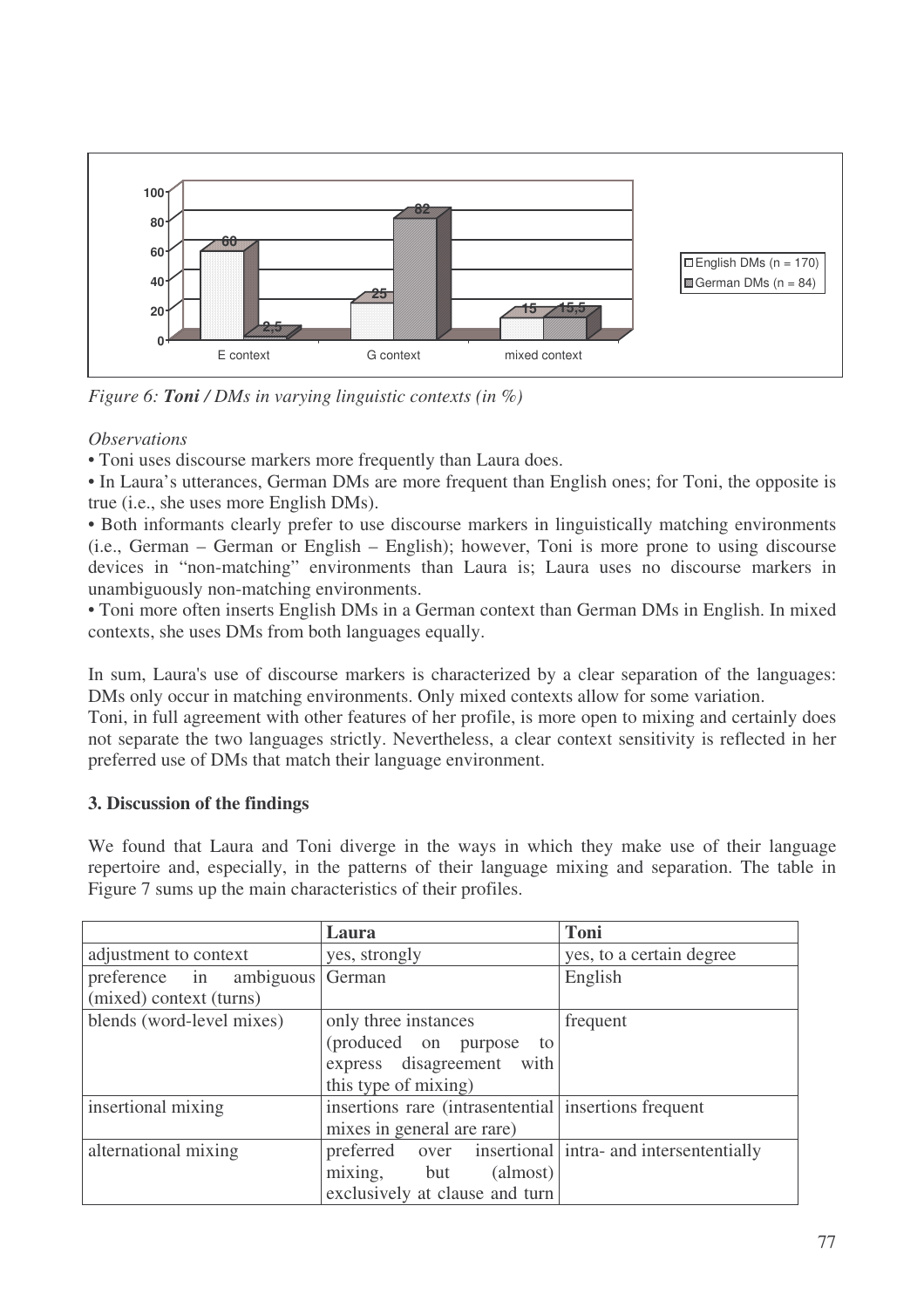|                   | boundaries                                                 |                          |
|-------------------|------------------------------------------------------------|--------------------------|
| discourse markers | matching<br>language                                       | in tendency to adhere to |
|                   | unambiguous contexts is language of context, but not       |                          |
|                   | $\vert 100\%; \text{ in mixed contexts} \vert$ exclusively |                          |
|                   | variable                                                   |                          |

### *Figure 7: Profile features in comparison (Laura/Toni)*

As we pointed out at the beginning, crucial features of Laura's and Toni's acquisition of English (age at onset, learning environment, geographical location, length of exposure) were similar. Further, both have a thorough command of English as well as German, as demonstrated by long monolingual turns by both speakers. Nevertheless, each woman shows her own individual pattern of mixing and language interaction. This observation is a challenge to the assumption made by Poplack (1980) that certain patterns of language mixing (or switching) are due to different degrees of language competence and to differences in the age of second language acquisition.

Poplack concluded from the linguistic behavior of her informants, Spanish-English bilinguals in the USA, that switching behavior correlated closely with the age of L2 (i.e., English) acquisition and self-rated bilingual ability. She found that fluent bilinguals who acquired English early (age  $2 - 13$ ) favored *intra*sentential switches and switched at various syntactic boundaries. Spanish-dominant late learners of English (after age 13) preferred *intersentential* switching and tag-like switches (i.e., switching of tag-like elements such as interjections, fillers, tags, and idiomatic expressions).

From this, she concluded that for tag-like switches "only minimal knowledge" of the L2 grammar is needed, that the switching of full sentences or larger segments (i.e., intersentential switching, alternational mixing) "require[s] much more knowledge of L2 to produce", and, finally, that intrasentential switches (insertional and alternational mixing) are of the most demanding kind because "the speaker must (…) know enough about the grammar of each language, and the way they interact, to avoid ungrammatical utterances." (Poplack 1980:650)

Compared to Poplack's informants, our two informants belong in her group of late L2 learners (starting after age 13). Based on Poplack's results we should hypothesize that mixing behavior should be fairly homogeneous between the two speakers, and that switching of tag-like elements would be most frequent in the speech of our informants, followed by intersentential mixing and a rather low proportion of intrasentential mixing. As we demonstrated, this does not coincide with our results. Toni shows intrasentential mixing much more than Laura does, but she also produces more tag-like mixes than Laura (mixing of DMs). Both of them mix along clause and turn boundaries (intersentential mixing).

Our findings disagree with Poplack's results in two ways: Firstly, the switching hierarchy Poplack suggests does not match the mixing patterns of our informants. Secondly, the age factor can apparently be "softened" by other factors such as length of exposure to English. Patterns of language mixing are obviously not determined exclusively by the age and the circumstances of second language acquisition. They are also the result of individual preference, of personality traits, and certainly of the way in which a bilingual person sees and positions herself in her bilingual and bicultural environment.

### **4. Bilingual patterns, bicultural lives**

Our analysis shows that two individuals with comparable linguistic preconditions (acquisition context, competence, etc.) show diverging bilingual language use, i.e. competence does not necessarily determine linguistic/bilingual behaviour in any case, as has been claimed previously (e.g. Poplack 1980). Here, the diverging attitudes towards a bilingual/bicultural life are reflected by